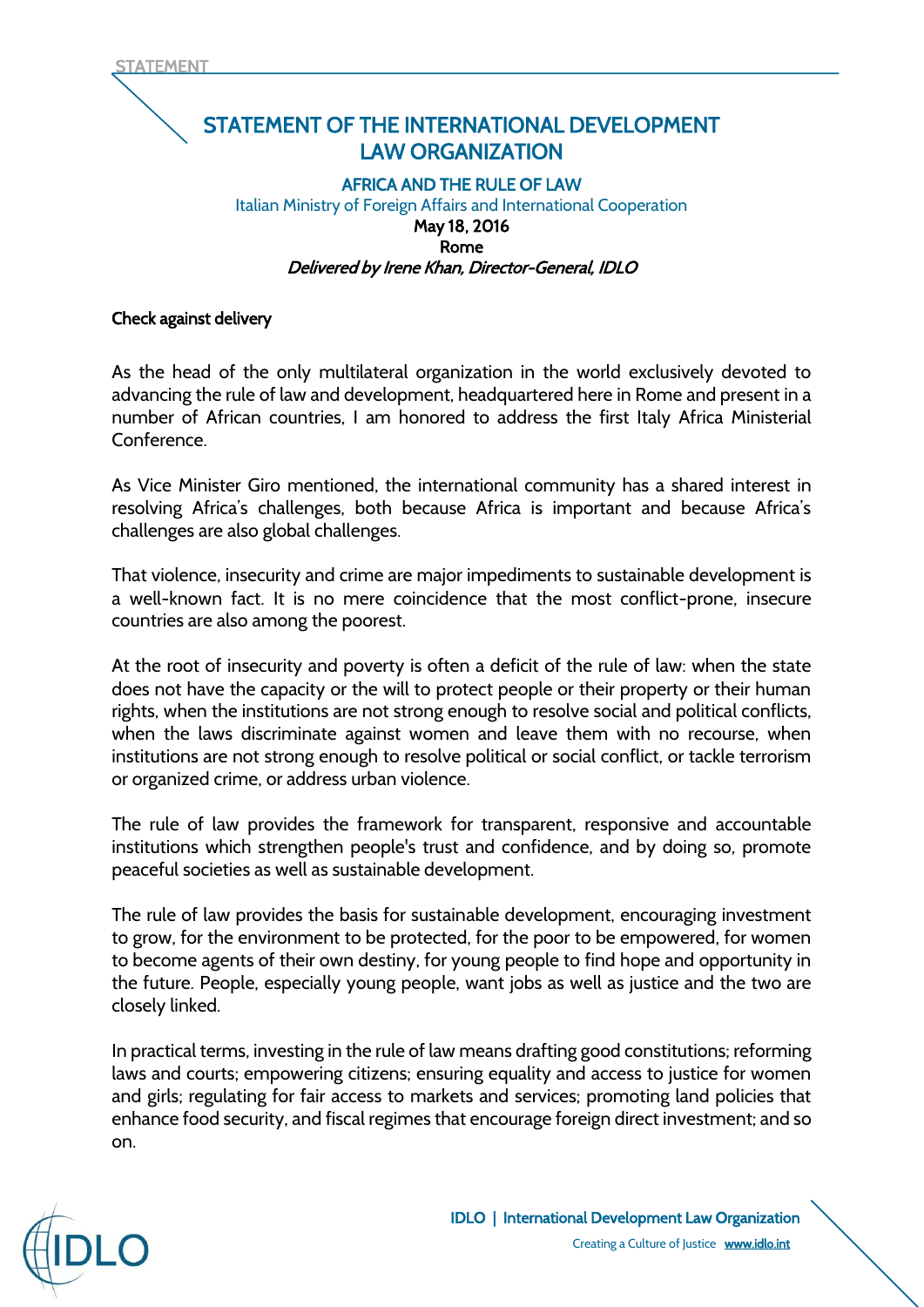Though impressive steps have been taken to build the rule of law in many African countries, the very existence of persistent conflict, the growing threat of terrorism, the increasing levels of crime and urban violence indicate the urgency for renewed efforts.

As an organization that works on the ground in a number of African countries to enable governments and empower people to reform laws and institutions, we are acutely aware of the challenges that face countries emerging from conflict, or striving towards democracy or seeking to build their economies.

Developing countries need more international support for capacity building. The ones most vulnerable to violence and insecurity, terrorism or organized crime are usually the ones with the greatest need for development aid but face the risk that assistance for institution building is likely to be diverted into humanitarian assistance or supporting asylum seekers arriving in Europe. Refugees need help and must of course be helped, but it is shortsighted to think that "robbing Peter to pay Paul" is the answer. Post conflict countries need assistance for reconstruction and rehabilitation, as delegation after delegation have pointed out.

Judicial and legal reforms are often a poor cousin to security sector reform in peacebuilding operations. Time is often underestimated by donors in the rush to get quick, visible and measurable results.

More must be done to ensure local ownership of international assistance. Africa is marked by its diversity of ethnicities, races, cultures, and religious beliefs; its legal systems mirror this diversity.

By local ownership I have in mind ownership at the community level, where people live. For example, in many communities people use informal systems of justice; many people simply do not go to a court to resolve a dispute. Yet, very little attention continues to be paid to how and whether justice is being delivered under these informal systems.

We need to focus on the end users of justice. Institutions should not be seen in a vacuum - disconnected from the citizens who are supposed to benefit from them. People do not have trust and confidence in institutions when they do not see any concrete results, any concrete improvements, coming from the institutions into their own lives. Citizens today want both clean government and clean water.

It is also imperative not to forget the importance of women and girls, as highlighted by the opening speakers. Unless we put special emphasis on how institutions respond to the special needs of women and girls, the job of building effective, accountable institutions will not be done. And justice will not be served.

Building the rule of law takes vision, time and money. But it is the soundest investment there is. The more governments and the international community are willing to invest in it, the less they will have to scramble to address humanitarian emergencies like famines or refugee crises.